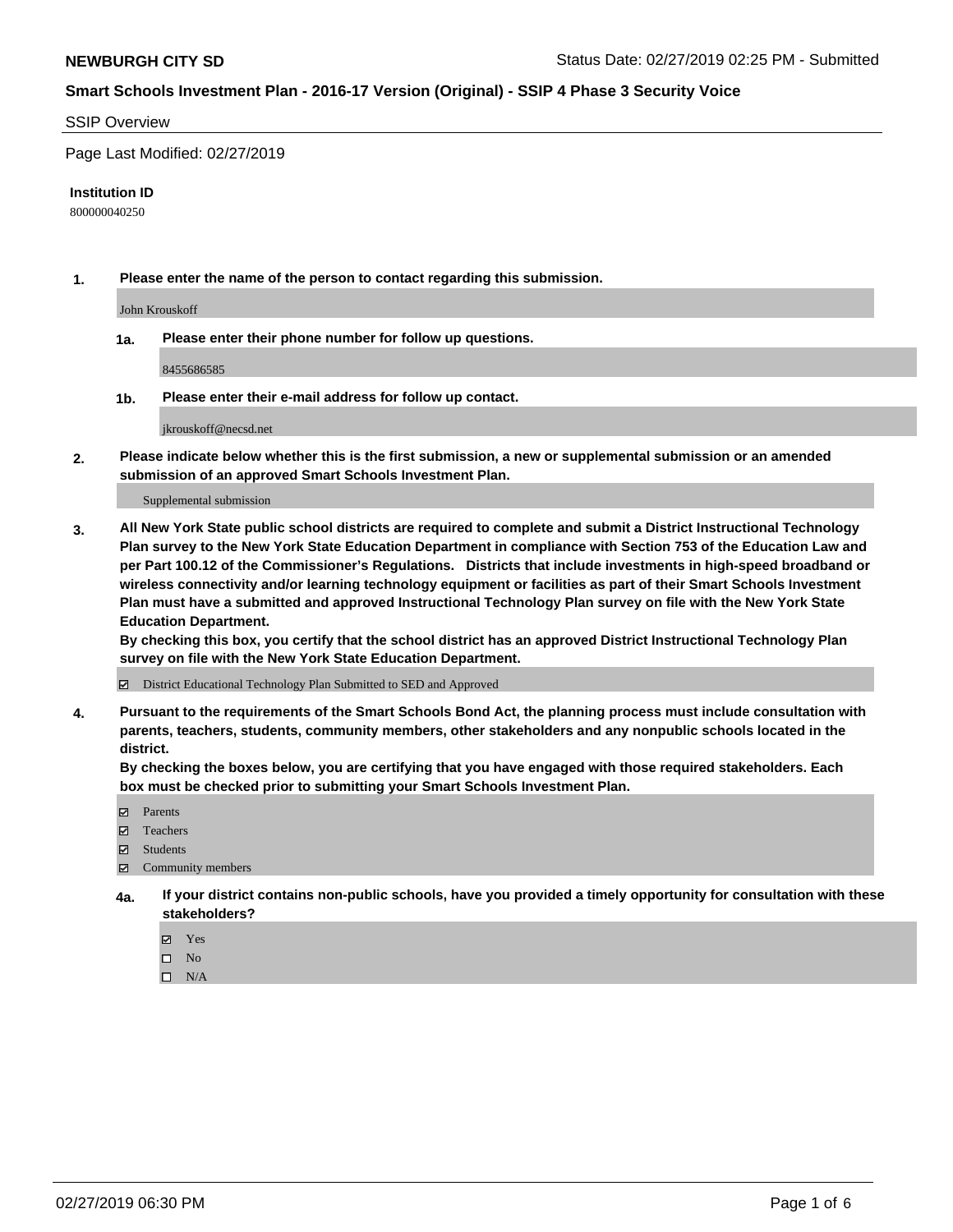#### SSIP Overview

Page Last Modified: 02/27/2019

### **5. Certify that the following required steps have taken place by checking the boxes below: Each box must be checked prior to submitting your Smart Schools Investment Plan.**

- The district developed and the school board approved a preliminary Smart Schools Investment Plan.
- $\boxtimes$  The preliminary plan was posted on the district website for at least 30 days. The district included an address to which any written comments on the plan should be sent.
- $\boxtimes$  The school board conducted a hearing that enabled stakeholders to respond to the preliminary plan. This hearing may have occured as part of a normal Board meeting, but adequate notice of the event must have been provided through local media and the district website for at least two weeks prior to the meeting.
- The district prepared a final plan for school board approval and such plan has been approved by the school board.
- $\boxtimes$  The final proposed plan that has been submitted has been posted on the district's website.
- **5a. Please upload the proposed Smart Schools Investment Plan (SSIP) that was posted on the district's website, along with any supporting materials. Note that this should be different than your recently submitted Educational Technology Survey. The Final SSIP, as approved by the School Board, should also be posted on the website and remain there during the course of the projects contained therein.**

Architect Letter.pdf NECSD SSBA Overview 3-29-2016a.pdf Presentation Smart-Bond-Phase 3.pdf SSIP-4-Quote.pdf Agenda for Aug. 29th and Oct.10th.pdf

**5b. Enter the webpage address where the final Smart Schools Investment Plan is posted. The Plan should remain posted for the life of the included projects.**

https://www.newburghschools.org/page.php?page=27

**6. Please enter an estimate of the total number of students and staff that will benefit from this Smart Schools Investment Plan based on the cumulative projects submitted to date.**

14,000

- **7. An LEA/School District may partner with one or more other LEA/School Districts to form a consortium to pool Smart Schools Bond Act funds for a project that meets all other Smart School Bond Act requirements. Each school district participating in the consortium will need to file an approved Smart Schools Investment Plan for the project and submit a signed Memorandum of Understanding that sets forth the details of the consortium including the roles of each respective district.**
	- $\Box$  The district plans to participate in a consortium to partner with other school district(s) to implement a Smart Schools project.
- **8. Please enter the name and 6-digit SED Code for each LEA/School District participating in the Consortium.**

| <b>Partner LEA/District</b> | ISED BEDS Code |
|-----------------------------|----------------|
| (No Response)               | (No Response)  |

#### **9. Please upload a signed Memorandum of Understanding with all of the participating Consortium partners.**

(No Response)

**10. Your district's Smart Schools Bond Act Allocation is:**

\$12,831,056

**11. Enter the budget sub-allocations by category that you are submitting for approval at this time. If you are not budgeting SSBA funds for a category, please enter 0 (zero.) If the value entered is \$0, you will not be required to complete that survey question.**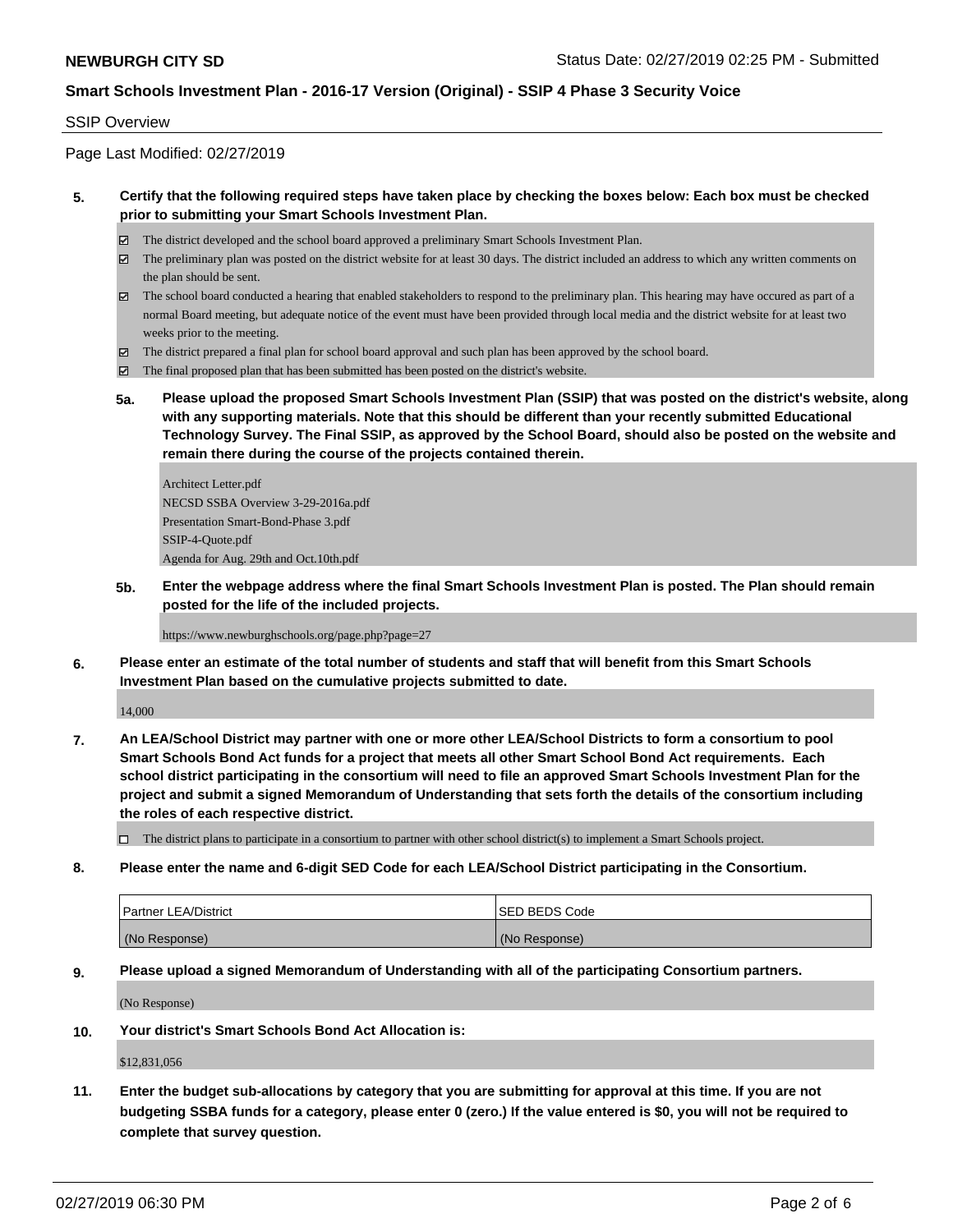# SSIP Overview

Page Last Modified: 02/27/2019

|                                       | Sub-<br>Allocations |
|---------------------------------------|---------------------|
| <b>School Connectivity</b>            | $\mathbf 0$         |
| Connectivity Projects for Communities | $\overline{0}$      |
| <b>Classroom Technology</b>           | $\overline{0}$      |
| Pre-Kindergarten Classrooms           | $\Omega$            |
| Replace Transportable Classrooms      | $\Omega$            |
| High-Tech Security Features           | 1,374,291           |
| Totals:                               | 1,374,291           |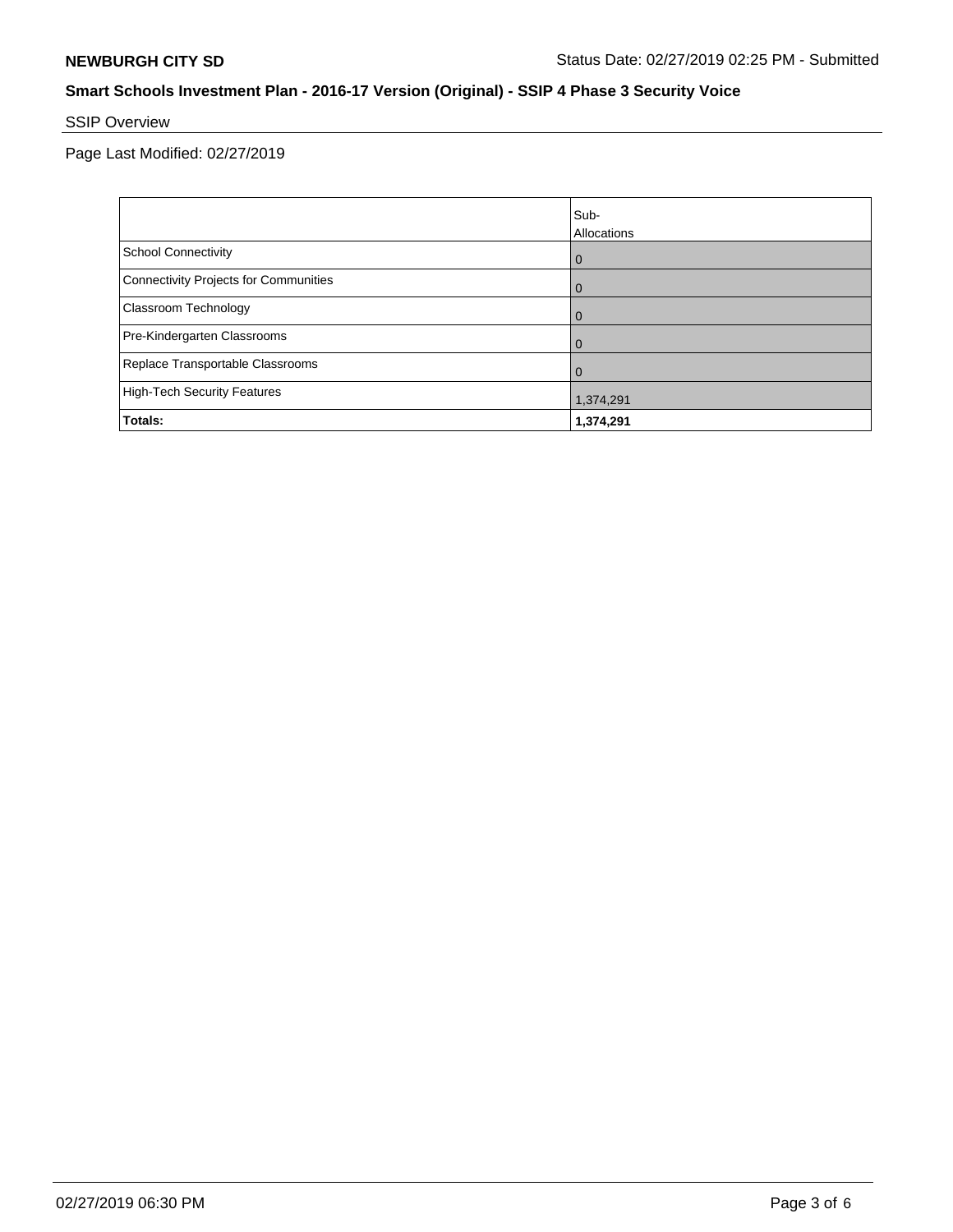#### High-Tech Security Features

Page Last Modified: 02/27/2019

### **1. Describe how you intend to use Smart Schools Bond Act funds to install high-tech security features in school buildings and on school campuses.**

During this phase of our Smart Bond Security Act, the district will be improving the security of our faculty, staff and students through the implementation of a new phone system with enhanced security features. The new phone system will allow every handset in the district to use enhanced 911 services and recording and an emergency notification system district-wide. This will also serve as the PA system during lockdown, lockout and hold in place procedures. The district will also implement panic buttons on the phone handsets to provide a single touch point for use in emergency situations. This system will have the ability to be integrated with a video security surveillance and door access systems. The district will have the ability to record calls. This will also provide fax over IP capabilities to the district."

**2. All plans and specifications for the erection, repair, enlargement or remodeling of school buildings in any public school district in the State must be reviewed and approved by the Commissioner. Districts that plan capital projects using their Smart Schools Bond Act funds will undergo a Preliminary Review Process by the Office of Facilities Planning.** 

**Please indicate on a separate row each project number given to you by the Office of Facilities Planning.**

| <b>Project Number</b> |  |
|-----------------------|--|
|                       |  |
| 44-16-00-01-7-999-BA1 |  |

#### **3. Was your project deemed eligible for streamlined Review?**

- **冈** Yes
- $\square$  No
- **3a. Districts with streamlined projects must certify that they have reviewed all installations with their licensed architect or engineer of record, and provide that person's name and license number. The licensed professional must review the products and proposed method of installation prior to implementation and review the work during and after completion in order to affirm that the work was code-compliant, if requested.**

By checking this box, you certify that the district has reviewed all installations with a licensed architect or engineer of record.

**4. Include the name and license number of the architect or engineer of record.**

| Name               | License Number |
|--------------------|----------------|
| <b>Chris Colby</b> | 33581          |

**5. If you have made an allocation for High-Tech Security Features, complete this table. Note that the calculated Total at the bottom of the table must equal the Total allocation for this category that you entered in the SSIP Overview overall budget.**

|                                                      | Sub-Allocation |
|------------------------------------------------------|----------------|
| Capital-Intensive Security Project (Standard Review) | (No Response)  |
| Electronic Security System                           | 1,325,331      |
| <b>Entry Control System</b>                          | (No Response)  |
| Approved Door Hardening Project                      | (No Response)  |
| <b>Other Costs</b>                                   | 48,960         |
| Totals:                                              | 1,374,291      |

**6. Please detail the type, quantity, per unit cost and total cost of the eligible items under each sub-category. This is**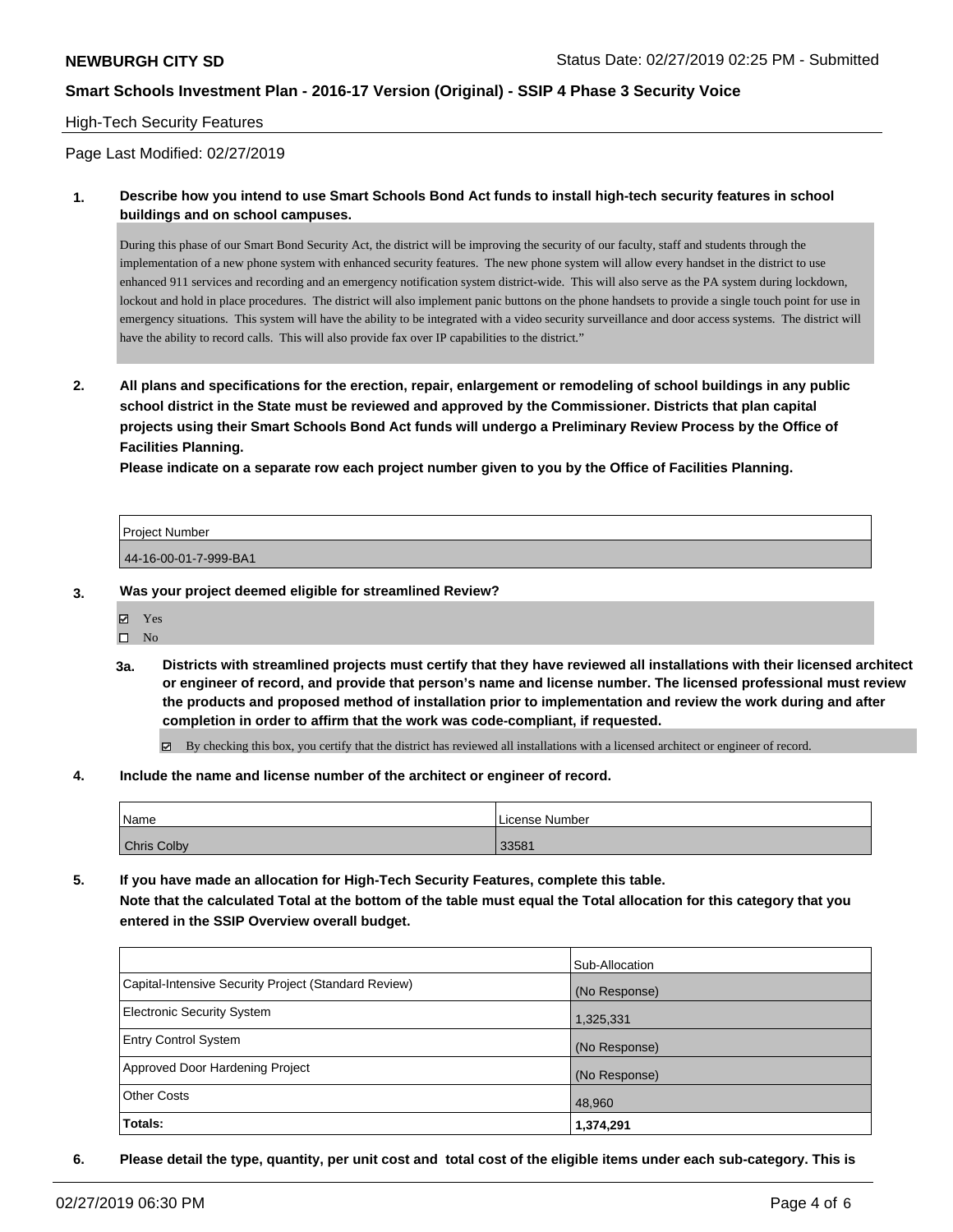## High-Tech Security Features

Page Last Modified: 02/27/2019

**especially important for any expenditures listed under the "Other" category. All expenditures must be capital-bond eligible to be reimbursed through the SSBA. If you have any questions, please contact us directly through smartschools@nysed.gov.**

### **Add rows under each sub-category for additional items, as needed.**

| Select the allowable expenditure<br>type.      | Item to be purchased | Quantity | Cost per Item | <b>Total Cost</b> |
|------------------------------------------------|----------------------|----------|---------------|-------------------|
| Repeat to add another item under<br>each type. |                      |          |               |                   |
| <b>Electronic Security System</b>              | ISR4331-V/K9         | 12.00    | 2,500         | 30,000            |
| <b>Electronic Security System</b>              | FL-CME-SRST-100      | 12.00    | 1,150         | 13,800            |
| <b>Electronic Security System</b>              | NIM-2FXS/4FXO        | 12.00    | 700           | 8,400             |
| <b>Electronic Security System</b>              | ISR4351-V/K9         | 4.00     | 5,500         | 22,000            |
| <b>Electronic Security System</b>              | FL-CME-SRST-100      | 8.00     | 1,150         | 9,200             |
| <b>Electronic Security System</b>              | NIM-2FXS/4FXO        | 4.00     | 700           | 2,800             |
| <b>Electronic Security System</b>              | ISR4431-V/K9         | 3.00     | 7,000         | 21,000            |
| <b>Electronic Security System</b>              | NIM-2MFT-T1/E1       | 6.00     | 1,100         | 6,600             |
| <b>Electronic Security System</b>              | <b>PVDM4-64</b>      | 6.00     | 1,700         | 10,200            |
| <b>Electronic Security System</b>              | PWR-4430-AC/2        | 3.00     | 400           | 1,200             |
| <b>Electronic Security System</b>              | <b>BE7H-M4-K9</b>    | 2.00     | 25,042        | 50,084            |
| <b>Electronic Security System</b>              | VMW-VS6-FND-K9       | 2.00     | 1,249         | 2,499             |
| <b>Electronic Security System</b>              | <b>BE7M-M4-K9</b>    | 1.00     | 12,788        | 12,788            |
| <b>Electronic Security System</b>              | VMW-VS6-FND-K9       | 1.00     | 1,250         | 1,250             |
| <b>Electronic Security System</b>              | CP-8841-K9=          | 958.00   | 266           | 254,828           |
| <b>Electronic Security System</b>              | CP-8800-WMK=         | 958.00   | 37            | 35,925            |
| <b>Electronic Security System</b>              | CP-8865-K9=          | 700.00   | 397           | 278,250           |
| <b>Electronic Security System</b>              | CP-BEKEM=            | 300.00   | 245           | 73,500            |
| <b>Electronic Security System</b>              | CP-8831-K9=          | 25.00    | 747           | 18,688            |
| <b>Electronic Security System</b>              | <b>VG204XM</b>       | 50.00    | 647           | 32,375            |
| <b>Electronic Security System</b>              | UNITYCN11-STD-USR    | 500.00   | 37            | 18,750            |
| <b>Electronic Security System</b>              | $SP-INFMCST-1-1K=$   | 1.00     | 10,628        | 10,628            |
| <b>Electronic Security System</b>              | SP-INFMCST-1-250=    | 3.00     | 2,976         | 8,928             |
| <b>Electronic Security System</b>              | FAXUNL-1Y            | 1.00     | 7,200         | 7,200             |
| <b>Electronic Security System</b>              | LUPG3-10-1Y          | 6.00     | 360           | 2,160             |
| <b>Electronic Security System</b>              | SR1402F12            | 1.00     | 1,088         | 1,088             |
| <b>Electronic Security System</b>              | SR1408F12            | 1.00     | 4,351         | 4,351             |
| <b>Electronic Security System</b>              | PS-SNY-ADV           | 1.00     | 289,982       | 289,982           |
| <b>Electronic Security System</b>              | PS-SNY-ADV           | 1.00     | 96,857        | 96,857            |